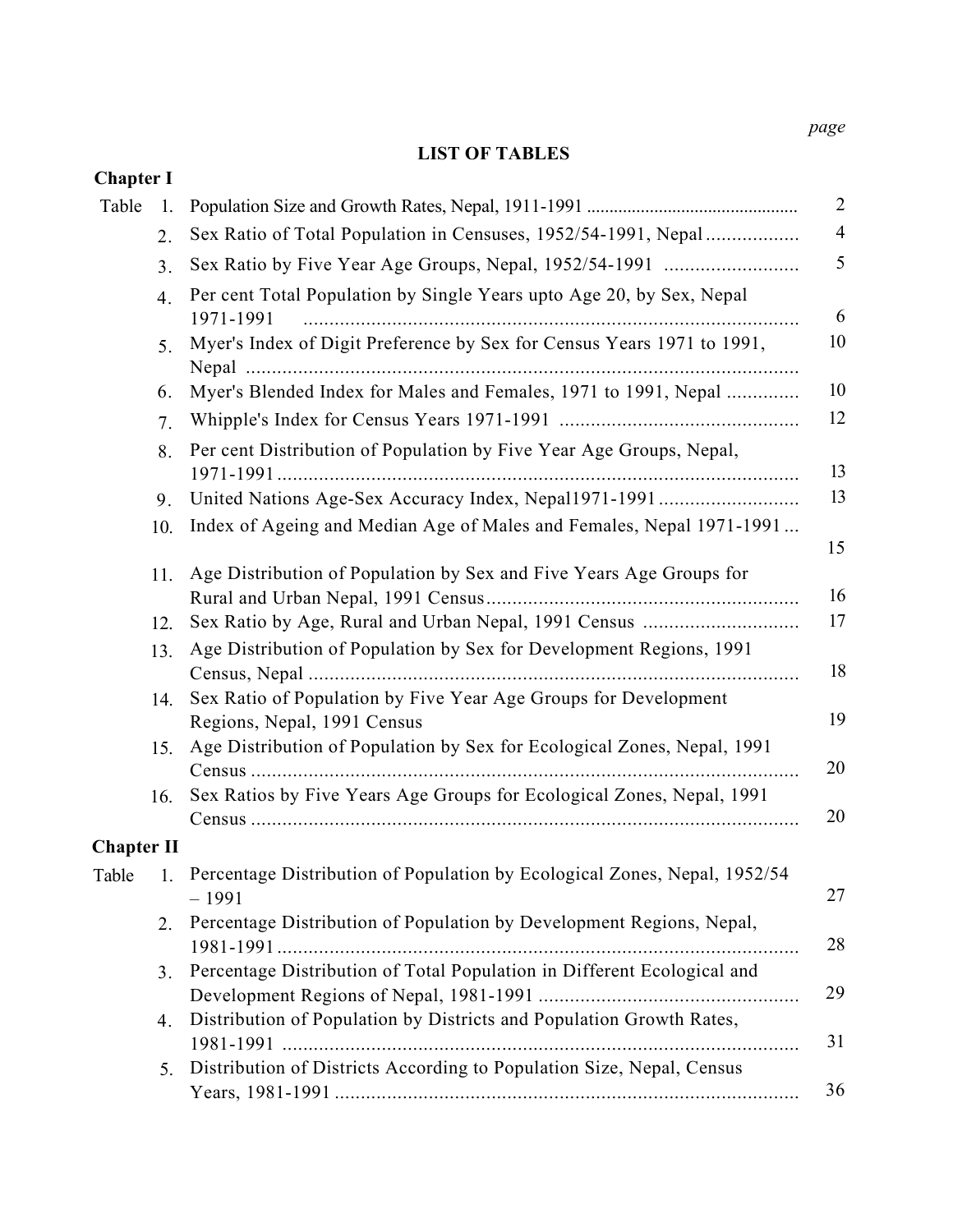| 6.  | Distribution of VDC's and Municipalities by Size of Population, Nepal,             |
|-----|------------------------------------------------------------------------------------|
| 7.  | Number of Urban Centers, Their Population and Growth Rates, Nepal,                 |
| 8.  | Population Growth Rates by Ecological and Development Regions, Nepal,<br>1981-1991 |
| 9.  | Annual Population Growth Rates by Ecological Zones, 1961-1991                      |
| 10. | Sex Ratio of Population by Ecological Zones, 1952/54 - 1991                        |
| 11. | Sex Ratios of Population by Ecological Zones and Development Regions,              |
| 12. |                                                                                    |
| 13. | Sex Ratio of Population by Rural/Urban Residence, Nepal, 1961-1991                 |
| 14. | Distribution of Population, Land, Cultivated land and Population Densities         |
| 15. | Population Density by Ecological and Development Regions, Nepal, 1981-             |
| 16. |                                                                                    |

## Chapter III

| Table |    | 1. Child Woman Ratio by Development Regions, Ecological Zones                                                                                        |    |
|-------|----|------------------------------------------------------------------------------------------------------------------------------------------------------|----|
|       |    |                                                                                                                                                      | 63 |
|       | 2. | Estimates of Age Specific Fertility Rates and Total Fertility Rate Based on                                                                          | 65 |
|       | 3. | Estimates of Age Specific Fertility Rates (ASFR) and Total Fertility Rate<br>(TFR), based on the Population Census, 1991 and Nepal Fertility, Family | 67 |
|       |    | 4. Trends in Age Specific Fertility Rates and Total Fertility Rates for Nepal                                                                        | 68 |
|       | 5. | Estimates of Crude Birth Rate (CBR) for Nepal, 1952/54 – 1991                                                                                        | 71 |
|       | 6. | Regional Variations in TFR, their Rank and Per cent Change during 1981-                                                                              | 72 |
|       | 7. | Estimates of Age Specific Fertility Rates and Total Fertility Rates for                                                                              | 72 |
|       | 8. | Estimates of Age Specific Fertility Rates and Total Fertility Rates by                                                                               | 73 |
|       | 9. | Estimates of Age Specific Fertility Rates and Total Fertility Rates by                                                                               | 71 |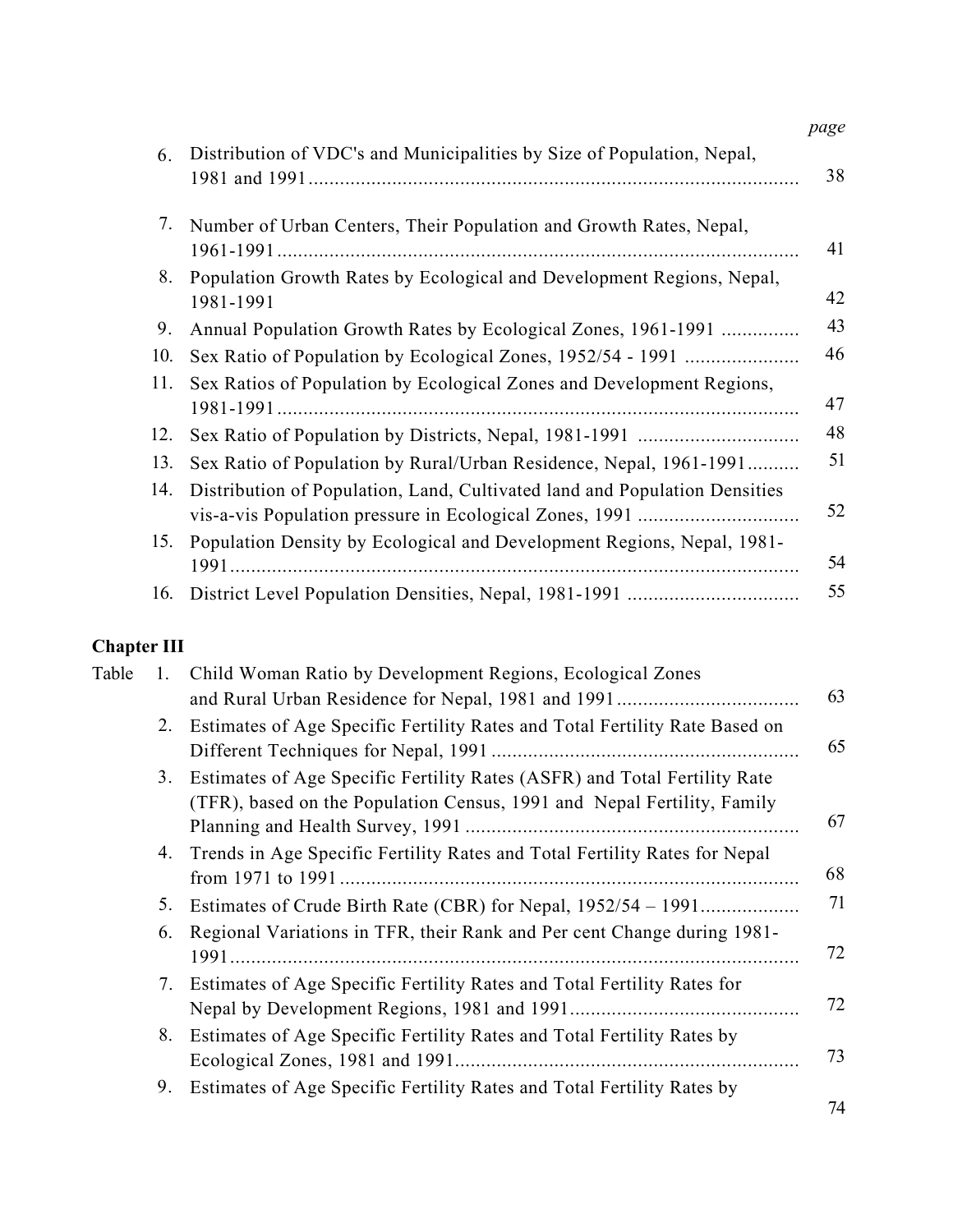|                   | 10. | Proportions Single by Age and Singulate Mean Age at Marriage for Nepal                                                                                    |
|-------------------|-----|-----------------------------------------------------------------------------------------------------------------------------------------------------------|
|                   | 11. | Average Number of Children Ever Born (CEB) per Ever Married Women<br>15-49 Years by Literacy Status and Educational Attainment, 1981 and                  |
|                   |     |                                                                                                                                                           |
| Table             | 12. | Average Number of Children Ever Born (CEB) per Ever Married Women                                                                                         |
|                   | 13. | Average Number of Children Ever Born (CEB) per Ever Married Women                                                                                         |
|                   |     |                                                                                                                                                           |
|                   | 14. | Measures of Fertility, Nuptiality and Literacy by Development Regions,                                                                                    |
| <b>Chapter IV</b> |     |                                                                                                                                                           |
| Table             | 1.  | Stable Population Estimates of Female e <sup>oo</sup> and the Corresponding CBR and<br>CDR Based on Female Age Distribution and Growth Rate, Nepal, 1961- |
|                   |     |                                                                                                                                                           |
|                   | 2.  | Model Life Table Levels Corresponding to Cumulative Age distribution of                                                                                   |
|                   | 3.  | Estimates of Life Expectancy for Females by Age, Based on                                                                                                 |
|                   |     | 1981-1991, Inter-censal Survival, Using Preston-Bennett Method                                                                                            |
|                   | 4.  | Estimates of e <sup>oo</sup> , CBR and CDR for Females Based on 1981-1991, Inter-                                                                         |
|                   |     |                                                                                                                                                           |
|                   | 5.  | Average Inter-censal 1961-1971, 1971-1981 and 1981-1991 Estimates of                                                                                      |
|                   | 6.  | Female Life Expectancy at Birth and Estimates for 1991<br>Estimates of Adult Male Mortality by Widowhood Method, 1991 Census of                           |
|                   |     |                                                                                                                                                           |
|                   | 7.  | Proportion of Children Ever Born and Surviving by Age of Mother for                                                                                       |
|                   | 8.  | Estimates of Infant Mortality, Child Mortality and Life Expectancy at<br>Birth (Both Sexes) Based on Data on Children Ever Born and Children              |
|                   |     |                                                                                                                                                           |
|                   | 9.  | Plausible Estimate of Female e <sup>oo</sup> and Mortality Indices for                                                                                    |
|                   |     |                                                                                                                                                           |
|                   | 10. |                                                                                                                                                           |
|                   | 11. | Adjusted Age-specific Death Rates by Sex Obtained from the<br>Demographic Sample Surveys of 1974/75, 1976, 1977/78 and 1986/87,                           |
|                   | 12. | Infant and Child Mortality in the West, North, South and East Families of                                                                                 |
|                   |     | Coale-Demeny Model Life Tables Corresponding to e <sup>oo</sup> of 52.5 for                                                                               |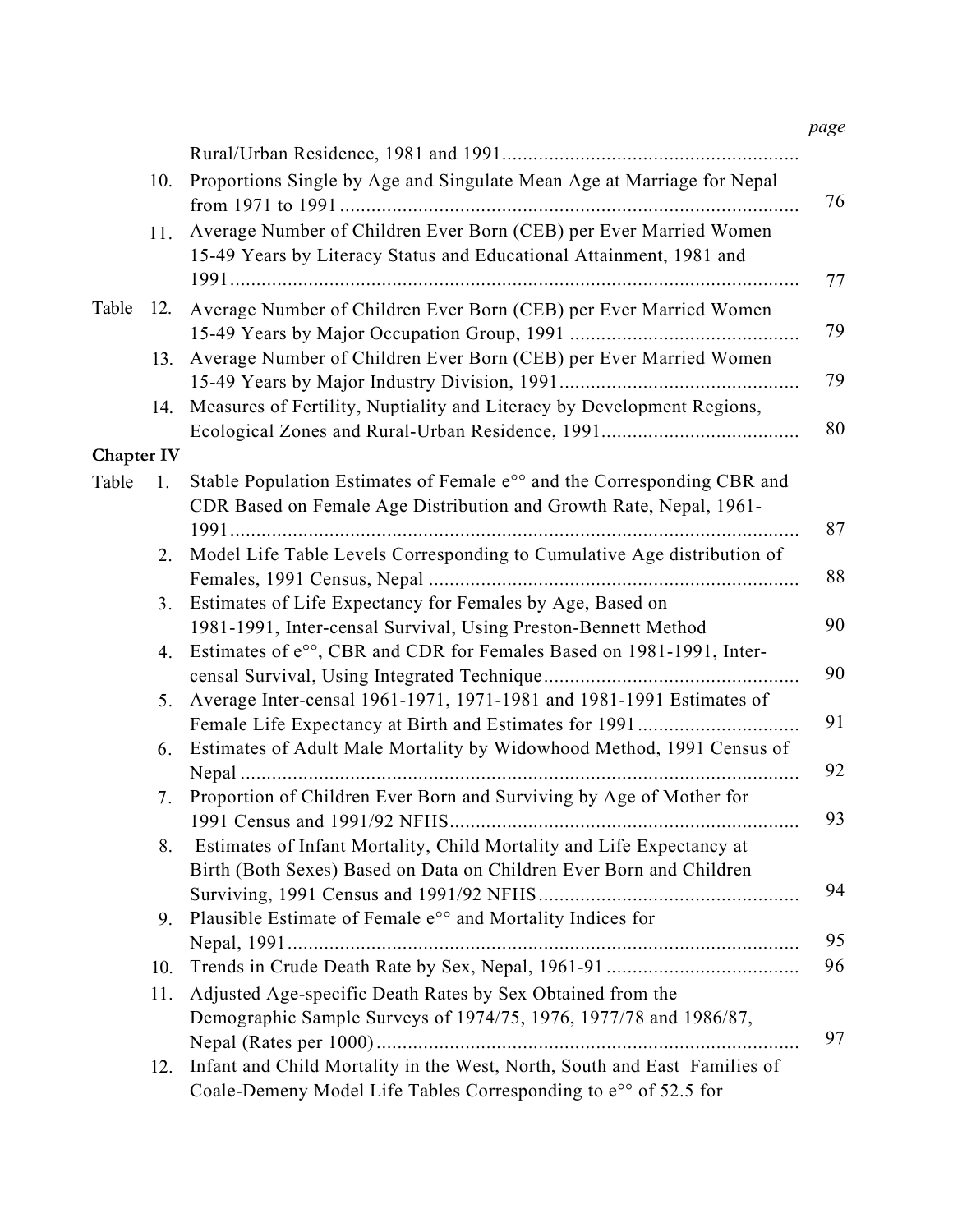|           |      |                                                                                                                                                                                                                      | page |
|-----------|------|----------------------------------------------------------------------------------------------------------------------------------------------------------------------------------------------------------------------|------|
|           |      |                                                                                                                                                                                                                      | 101  |
|           | 13.  |                                                                                                                                                                                                                      | 102  |
|           | 14.  | Comparison of Model Age Patterns of Mortality with those of Nepal,                                                                                                                                                   |      |
|           |      |                                                                                                                                                                                                                      | 104  |
|           | 15.  | Comparison of Model Age Patterns of Mortality with those of Nepal,                                                                                                                                                   | 105  |
|           | 16.  |                                                                                                                                                                                                                      | 106  |
| Table 17. |      | Socio-economic and Demographic Differentials in Infant Mortality, Nepal,                                                                                                                                             | 108  |
|           | 18.  |                                                                                                                                                                                                                      | 111  |
|           | 19.  | Rural-Urban Differentials in Crude Death Rate (CDR), Evidence From<br>Demographic Sample Surveys of 1974-75, 1976, 1977-78 and 1986-87,                                                                              | 112  |
|           | 20.  | Infant Mortality by Urban-Rural residence, Nepal, 1962-1991                                                                                                                                                          | 113  |
|           | 21.  | Estimates of Infant Mortality and Corresponding Life Expectancy at Birth<br>for Ecological and Development Regions of Nepal Based on Proportion<br>Dead Among Children Ever Born to Ever Married Women (Coale-Demeny | 114  |
| Table A1. |      | Estimates of Adult Male Mortality by Widowhood Method, 1991 Census,                                                                                                                                                  | 116  |
|           | A2.  | Indirect Estimation of Early Age Mortality for Nepal, 1991 Census                                                                                                                                                    | 117  |
|           | A3.  | Indirect Estimation of Early Age Mortality for Nepal, NFHS 1991-92                                                                                                                                                   | 118  |
|           | A4.  | Indirect Estimation of Early Age Mortality for Urban Areas, NFHS 1991-                                                                                                                                               | 119  |
|           |      | Indirect Estimation of Early Age Mortality for Rural Areas, NFHS 1991-92 120                                                                                                                                         |      |
|           | A6.  | Indirect Estimation of Early Age Mortality for Mountain, NFHS 1991-92                                                                                                                                                | 121  |
|           | A7.  | Indirect Estimation of Early Age Mortality for Hill, NFHS 1991-92                                                                                                                                                    | 122  |
|           | A8.  | Indirect Estimation of Early Age Mortality for Terai, NFHS 1991-92                                                                                                                                                   | 123  |
|           | A9.  | Indirect Estimation of Early Age Mortality for Eastern Region, Nepal                                                                                                                                                 | 124  |
|           | A10. | Indirect Estimation of Early Age Mortality for Central Region, Nepal                                                                                                                                                 | 125  |
|           | A11. | Indirect Estimation of Early Age Mortality for Western Region, Nepal                                                                                                                                                 | 126  |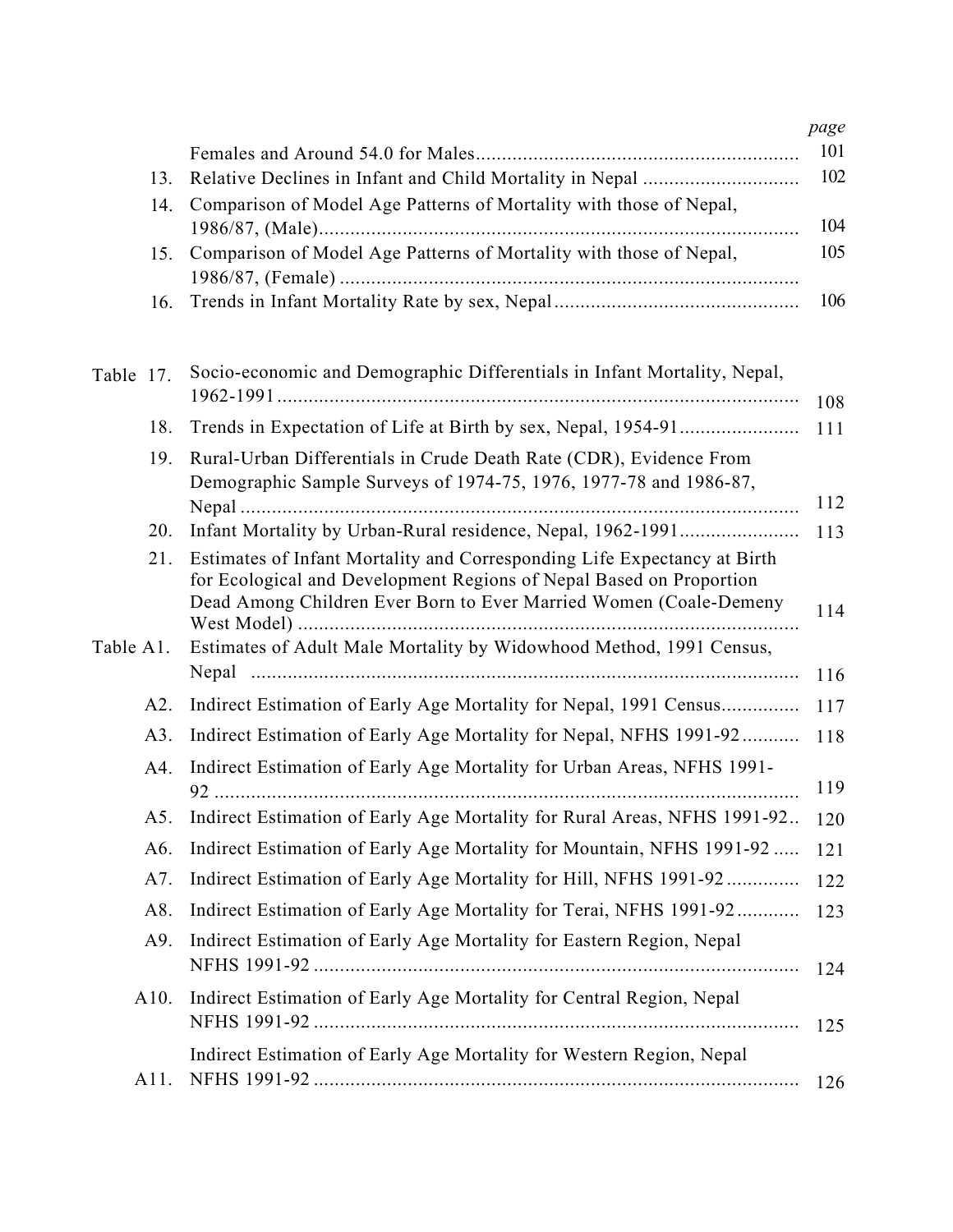|                                                                          | page |
|--------------------------------------------------------------------------|------|
| Indirect Estimation of Early Age Mortality for Mid-western Region, Nepal |      |
| Indirect Estimation of Early Age Mortality for Far-western Region, Nepal | 128  |
| Appendix Table B. Male and Female Life Tables, Nepal, 1991               | 129  |

# Chapter V

| Table | 1.             | Population Density and Growth by Ecological Zones, 1971-91                                                                     | 135 |
|-------|----------------|--------------------------------------------------------------------------------------------------------------------------------|-----|
|       | 2.             | Inter-District and Inter-Regional Life-Time Migration Trends, Nepal,                                                           | 136 |
|       | 3.             | Life-Time Migrants by Place of Birth and Place of Enumeration for                                                              | 137 |
|       | 4.             | Life-Time Migrants by Place of Birth and Place of Enumeration for                                                              | 138 |
|       |                | 5. Life-Time Migrants by Place of Birth and Place of Enumeration for                                                           | 138 |
|       | 6.             | Sex Ratio of Migrants by Place of Birth and Place of Enumeration for                                                           | 141 |
|       | 7 <sub>1</sub> | Per cent Distribution of Native Born Migrants by Place of Birth and Place                                                      | 142 |
|       | 8.             | Per cent Distribution of Native Born Migrants by Place of Birth and Place                                                      | 143 |
|       | 9.             |                                                                                                                                | 144 |
|       | 10.            | Sex Ratio of Net Losses and Net Gains Due to Migration Among the<br>Ecological Zones and Development Regions, Nepal, 1981-1991 | 145 |
|       | 11.            | Life-Time Migrants by Place of Birth and Place of Enumeration for                                                              | 146 |
|       | 12.            | In-Migration and Out-Migration Among Ecological-Development Regions,                                                           | 147 |
|       | 13.            |                                                                                                                                | 148 |
|       | 14.            | Life-time Migration from Ecological-Development Regions and Major                                                              | 150 |
|       | 15.            | Native Born Migrant Population by Place of Residence One Year Ago and                                                          |     |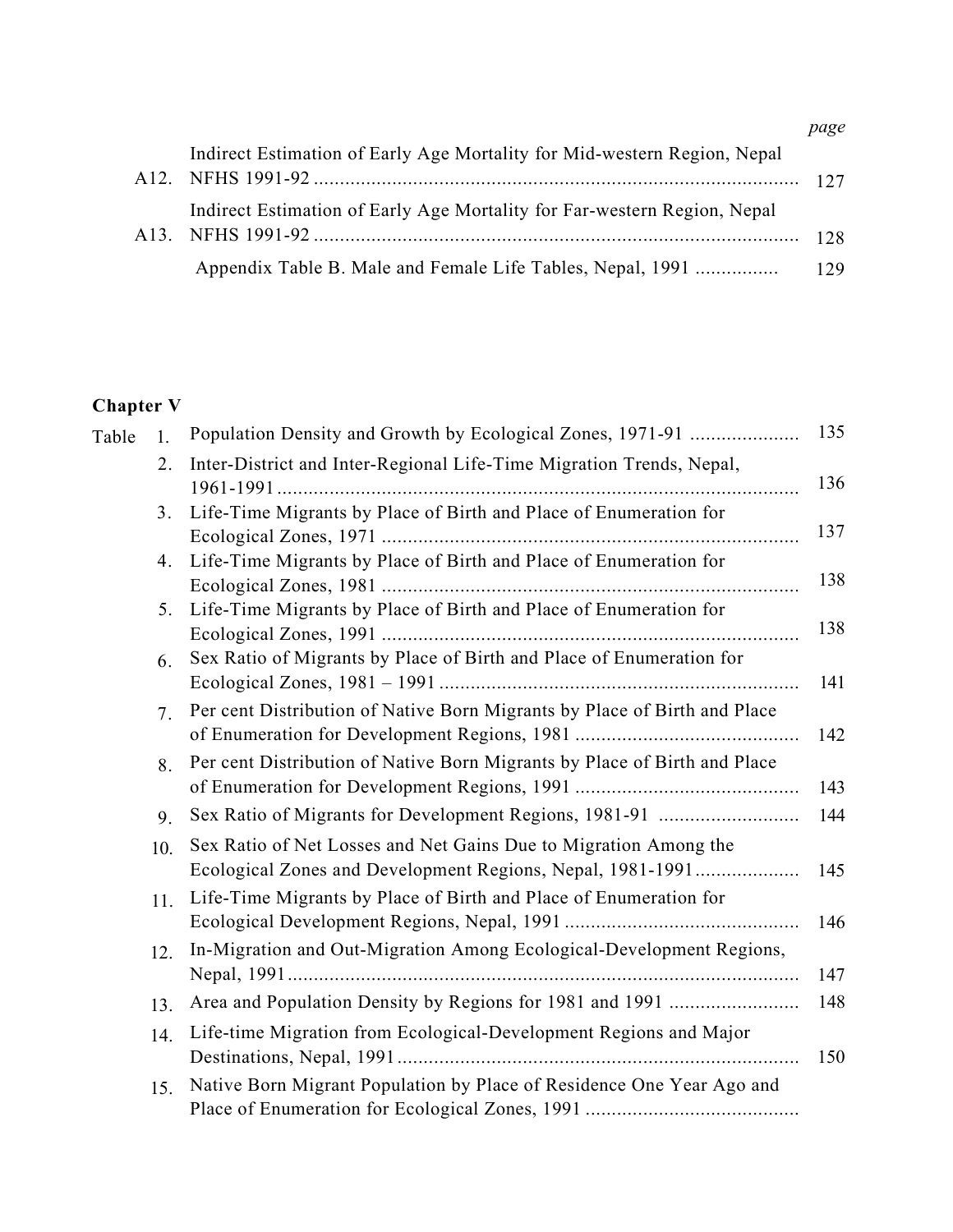| 16.               | Age Distribution of Male and Female Population by Period Migration                                                           |
|-------------------|------------------------------------------------------------------------------------------------------------------------------|
| 17.               | Per cent Distribution of Population 6 Years and Above by Literacy,<br>Educational Attainment, Migration Status and Sex, 1991 |
| 18.               | Population 10 Years and Above by Marital Status, Migration Status and                                                        |
| 19.               | Distribution of Economically Active Population 10 Years of Age and Over                                                      |
| 20.               | Caste/Ethnic Composition of Migrant and Total Population by Sex, Nepal,                                                      |
| <b>Chapter VI</b> |                                                                                                                              |
| Table<br>1.       | Marital Status of Population Aged 10 Years and Over by Sex, Nepal,                                                           |
| 2.                | Per cent Never Married, by Age and Sex, Nepal, Census Years, 1961-1991                                                       |
| 3.                | Per cent Currently Married by Age and Sex, Nepal, Census Years, 1961-                                                        |
| 4.                | Per cent Widowed by Age and Sex, Nepal, Census Years, 1961-1991                                                              |
| 5.                | Per cent Divorced/Separated by Age and Sex, Nepal, Census Years, 1961-                                                       |
| 6.                | Singulate Mean Age at Marriage (in years) by Sex, Nepal, Census Years,                                                       |
| 7.                | Singulate Mean Age at Marriage by Rural/Urban Residence and Regions                                                          |
| 8.                | Singulate Mean Age at Marriage (SMAM) of Men and Women by District,                                                          |
| 9.                | Marital Status Distribution by Age, Sex and Rural/Urban Residence,<br>Nepal, 1991                                            |
| 10.               | Marital Status Distribution by Age, Sex and Ecological Zones, Nepal, 1991                                                    |
| 11.               | Marital Status Distribution by Age, Sex and Development Regions, Nepal,                                                      |
| 12.               | Proportions Singles by Literacy Status and Sex, Selected Age Groups,                                                         |
| 13.               | Proportions Singles by Rural/Urban Residence, Sex and Selected Age                                                           |
| 14.               | Nuptiality Indexes for Nepal, Rural-Urban Areas, Geographic and                                                              |
| 15.               | Coale's Nuptiality Parameters a0, k and C During the Period 1971 to 1991                                                     |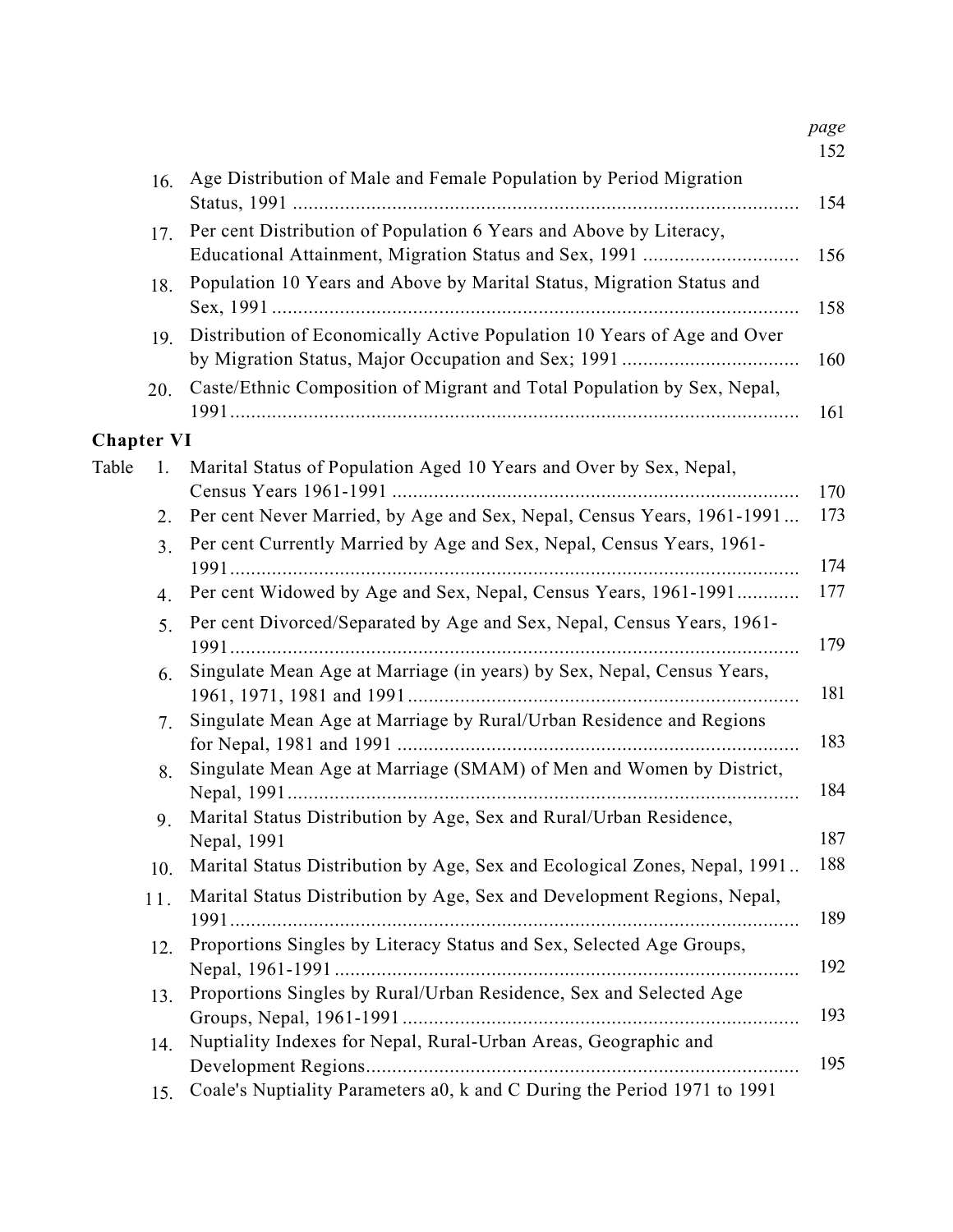|                    |     |                                                                            | page |
|--------------------|-----|----------------------------------------------------------------------------|------|
|                    |     |                                                                            | 196  |
|                    | 16. | Effect of Rising Age at Marriage and Declining Widowhood                   |      |
|                    |     |                                                                            | 198  |
|                    |     | Annex Table Number of Persons, of all Marital Statuses, by Age and Sex for |      |
|                    |     | Rural/Urban, Ecological Zones and Development Regions, Nepal, 1991         | 200  |
| <b>Chapter VII</b> |     |                                                                            |      |
| Table              |     | Crude and Refined Activity Rates (Aged 10+ years) by Sex, Nepal, Census    |      |
|                    |     |                                                                            | 207  |
|                    |     |                                                                            | 208  |
|                    |     |                                                                            |      |

| Table | 3.               | Age Specific Activity Rates for Rural Area, Nepal, 1981 - 1991                                                                                     | 209 |
|-------|------------------|----------------------------------------------------------------------------------------------------------------------------------------------------|-----|
|       | $\overline{4}$ . | Age Specific Activity Rates for Urban Area, Nepal, 1981 – 1991                                                                                     | 210 |
|       | 5.               | Percentage Distribution of the Employed Population (Aged 10+ years) by                                                                             | 211 |
|       | 6.               | Percentage Distribution of the Employed Population (Aged 10+ Years) by<br>Major Occupational Groups For Rural and Urban areas, Nepal, 1991         | 212 |
|       | 7.               | Percentage Distribution of Employed Population by Occupation and                                                                                   | 214 |
|       | 8.               | Percentage Distribution of the Employed Population (Aged 10+ years) by                                                                             | 215 |
|       | 9.               | Percentage Distribution of The Employed Population (Aged 10+ Years) by                                                                             | 216 |
|       | 10.              | Percentage Distribution of the Employed Population (Aged 10+ years) by                                                                             | 218 |
|       | 11.              | Percentage Distribution of the Employed Population (Aged 10+ years) by<br>Major Industrial Sectors and Sex for Rural and Urban Areas, Nepal, 1971- | 219 |
|       | 12.              | Percentage Distribution of the Employed Population (Aged 10+ years) by                                                                             | 220 |
|       | 13.              | Percentage Distribution of the Employed Population (Aged 10+ years) by<br>Employment Status and Sex for Rural and Urban Areas, Nepal 1971-1991     | 220 |
|       | 14.              | Percentage Distribution of Economically Active Population 10+ years by<br>Duration of Work in the 12 Months Preceding the 1991 Census, by Sex      | 221 |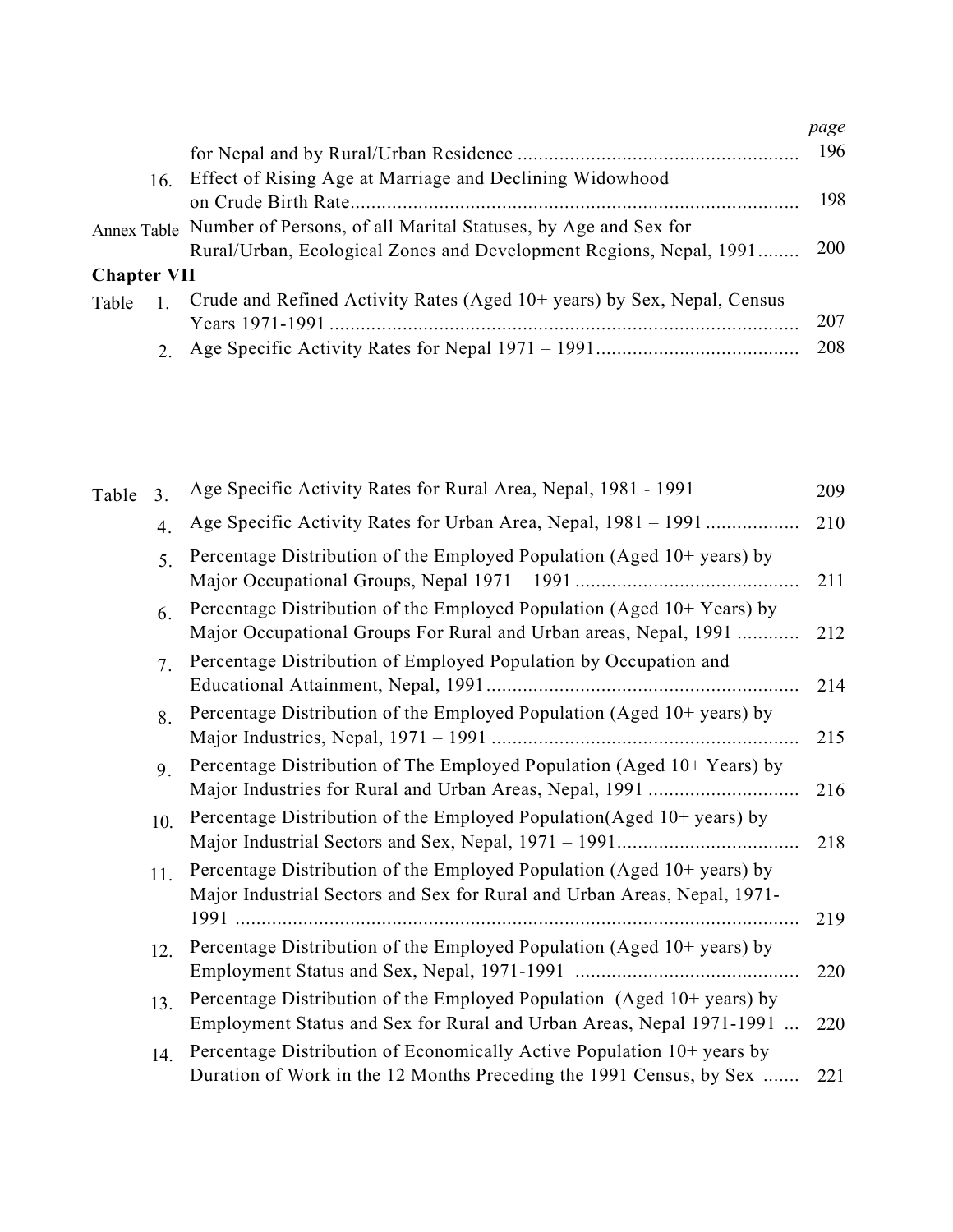|                 |                                                                           | page |
|-----------------|---------------------------------------------------------------------------|------|
| 15 <sup>7</sup> | Percentage Distribution of Economically Inactive Population (Aged 10+     |      |
|                 | year) by the Reasons for Being Inactive By Sex for Nepal, 1971-1991  222  |      |
| 16.             | Distribution of Economically Active Population (Aged 10+) Among the       |      |
|                 |                                                                           |      |
|                 | Crude and Refined Activity Rates (10+ years) by Sex for Ecological        |      |
|                 |                                                                           | -226 |
| 18.             | Age Specific Activity Rates by Sex for Ecological Zones, Nepal, 1991  227 |      |
| 19 <sub>1</sub> | Percentage Distribution of Employed Population 10+ years by Major         |      |
|                 | Occupational Groups, Sex and Ecological Zones, Nepal, 1981-91  228        |      |

| Table 20.           |     | Percentage Distribution of Employed Population 10+ years by Major                                                                     |     |
|---------------------|-----|---------------------------------------------------------------------------------------------------------------------------------------|-----|
|                     |     |                                                                                                                                       | 229 |
|                     | 21. | Percentage Distribution of Employed Population 10+ years by Employment                                                                |     |
|                     |     |                                                                                                                                       | 230 |
|                     | 22. | Crude and Refined Activity Rates (10+yrs) for Development Regions,                                                                    | 231 |
|                     | 23. | Age Specific Activity Rates by Sex for Development Regions, Nepal, 1991                                                               | 232 |
|                     | 24. | Percentage Distribution of Employed Male and Female Population (10+<br>yrs.) by Major Occupation for Development Regions, Nepal, 1991 | 234 |
|                     | 25. | Percentage Distribution of Employed Male and Female Population (10+<br>yrs.) by Major Industry for Development Regions, Nepal, 1991   | 235 |
|                     | 26. | Percentage Distribution of Employed Male and Female Population<br>(10+yrs.) by Employment Status for Development Regions, Nepal, 1991 | 236 |
| <b>Chapter VIII</b> |     |                                                                                                                                       |     |
| Table               | 1.  |                                                                                                                                       |     |
|                     | 2.  | Per cent Population Residing in Urban Areas in the SAARC Countries,                                                                   | 247 |
|                     | 3.  | Total Population by Urban - Rural Residence, Nepal,                                                                                   | 248 |
|                     | 4.  |                                                                                                                                       | 248 |
|                     | 5.  | Average Annual Growth Rate of Urban Population With Number of Urban                                                                   | 249 |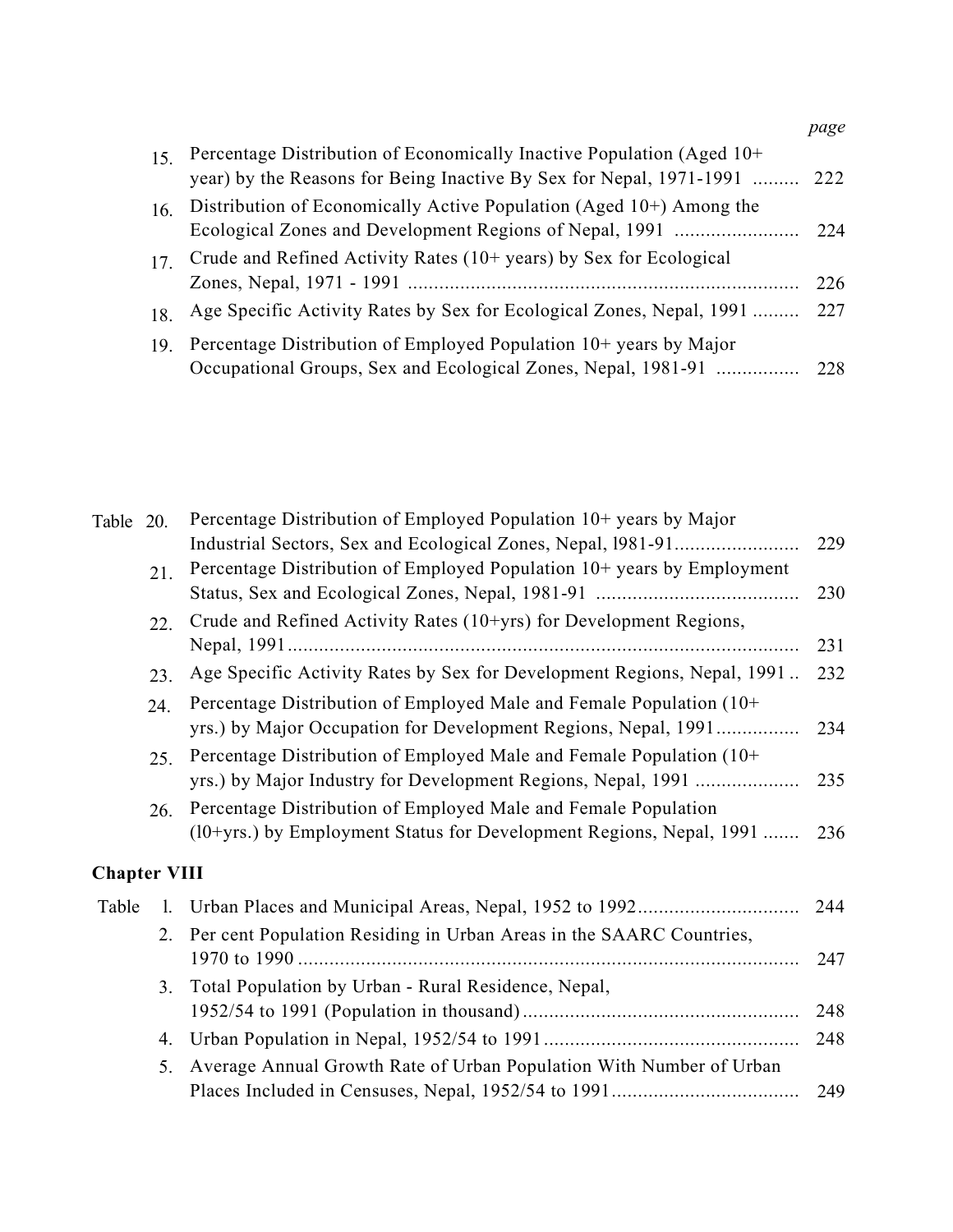|           | 6.  | Growth Rate of Population in Rural and Urban Places, Nepal, 1952/54 to    |
|-----------|-----|---------------------------------------------------------------------------|
|           | 7.  |                                                                           |
|           | 8.  |                                                                           |
|           | 9.  | Population in Localities Having 20,000 and 100,000 Inhabitants, Nepal,    |
|           | 10. | Percentage Distribution of Urban Population by Development Region and     |
|           | 11. | Urbanization by Development Region and Ecological Zone, Nepal, 1981       |
|           | 12. |                                                                           |
|           | 13. | Primacy Index and Other Indicators of Urbanization in Nepal, 1952/54 to   |
| Table 14. |     | Ten Most Populous Urban Places of Nepal, 1952/54 to 1991                  |
|           | 15. |                                                                           |
|           | 16. | Percentage Distribution of Working Population in Agriculture, Nepal, 1961 |
|           | 17. | Number of Urban Places by Size and Census Year, Nepal, 1952/54 to 1991    |
|           | 18. | Number of Urban and Rural Localities at Different Population Censuses of  |
|           | 19. | Population by Size of Urban Places and Census Year, Nepal, 1952/54 to     |
|           | 20. | Changes in Urban Population by Size of Urban Place, Nepal, 1981 to 1991   |
|           | 21. | Percentage Distribution of Urban and Rural Population According to        |
|           | 22. | Percentage Distribution of Urban, Rural and Total Population by Broad     |
|           | 23. | Males per 100 Females for Total Population and for Urban and Rural Areas  |
|           | 24. | Males per 100 Females for Urban, Rural and Total Population, Nepal,       |
|           | 25. | Urban and Rural Population by Caste/Ethnic Group, Nepal, 1991             |
|           | 26. |                                                                           |
|           | 27. | Literacy Rate for Urban and Rural Population, Nepal, 1991                 |
|           | 28. | Literacy Rates for Population 6 Years of Age and Over), Nepal, 1961 to    |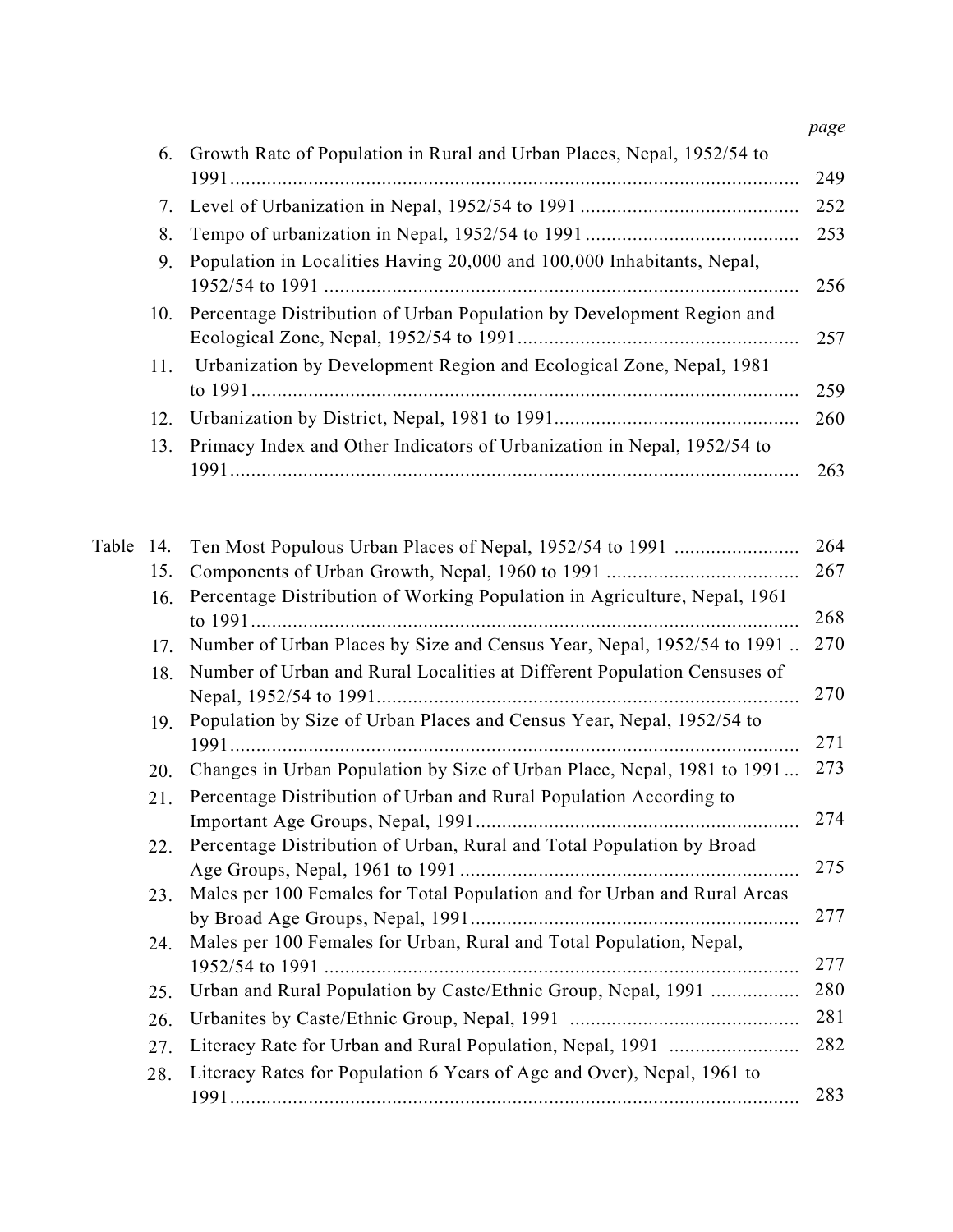|            |                                                                          | page |
|------------|--------------------------------------------------------------------------|------|
| 29.        | Economic Activity Rate by Urban and Rural Population Nepal, 1991         | 283  |
| <b>30.</b> | Percentage Distribution of Economically Active Population by Occupation, | 284  |
| 31.        | Structure of Employment of Population 10 Years of Age and Over (Per      | 286  |
| 32.        | Change in Urban, Rural and Total Labour Force of Nepal Between 1981      | 287  |
| 33.        | Marital Status of Population 10 Years of Age and Over, Nepal, 1991       | 289  |
| 34.        | Marital Status of Urban Population 10 Years of Age and Over, Nepal, 1981 | 290  |
| 35.        |                                                                          | 291  |
| 36.        | Income Distribution in Rural and Urban Areas of Nepal, 1983/84           | 291  |
| 37.        |                                                                          | 292  |

## Chapter IX

| Table |     | Distribution of Population of Nepal by Mother Tongue, 1952/54-1991      | 302 |
|-------|-----|-------------------------------------------------------------------------|-----|
|       | 2.  | Distribution of Rural and Urban Population by Mother Tongue, 1981-1991  | 306 |
|       | 3.  | Rural-Urban Composition of Population by Mother Tongue, 1981-1991       | 307 |
|       | 4.  | Distribution of Population of Nepal by Religion, 1952/54-1991           | 311 |
|       | 5.  | Distribution of Rural and Urban Population, of Nepal by Religion, 1971- |     |
|       |     |                                                                         | 312 |
|       | 6.  | Rural-Urban Composition of Population by Religion, 1971-1991            | 313 |
|       | 7.  | Caste/Ethnic Composition of Population of Nepal by Mother Tongue, 1991  | 316 |
|       | 8.  | Caste/Ethnic Composition of Rural Population by Mother Tongue, 1991     | 317 |
|       | 9.  | Caste/Ethnic Composition of Urban Population by Mother Tongue, 1991     | 318 |
|       | 10. | Distribution of Caste/Ethnic Population by Rural/Urban, 1991            | 319 |
|       | 11. |                                                                         | 320 |
|       | 12. |                                                                         | 321 |
|       | 13. |                                                                         | 323 |
|       | 14. |                                                                         | 323 |
|       | 15. | Distribution of Caste/Ethnicity Population of Nepal by Mother Tongue,   |     |
|       |     |                                                                         | 326 |
|       | 16. | Distribution of Rural and Urban Population of Caste/Ethnicity Groups by |     |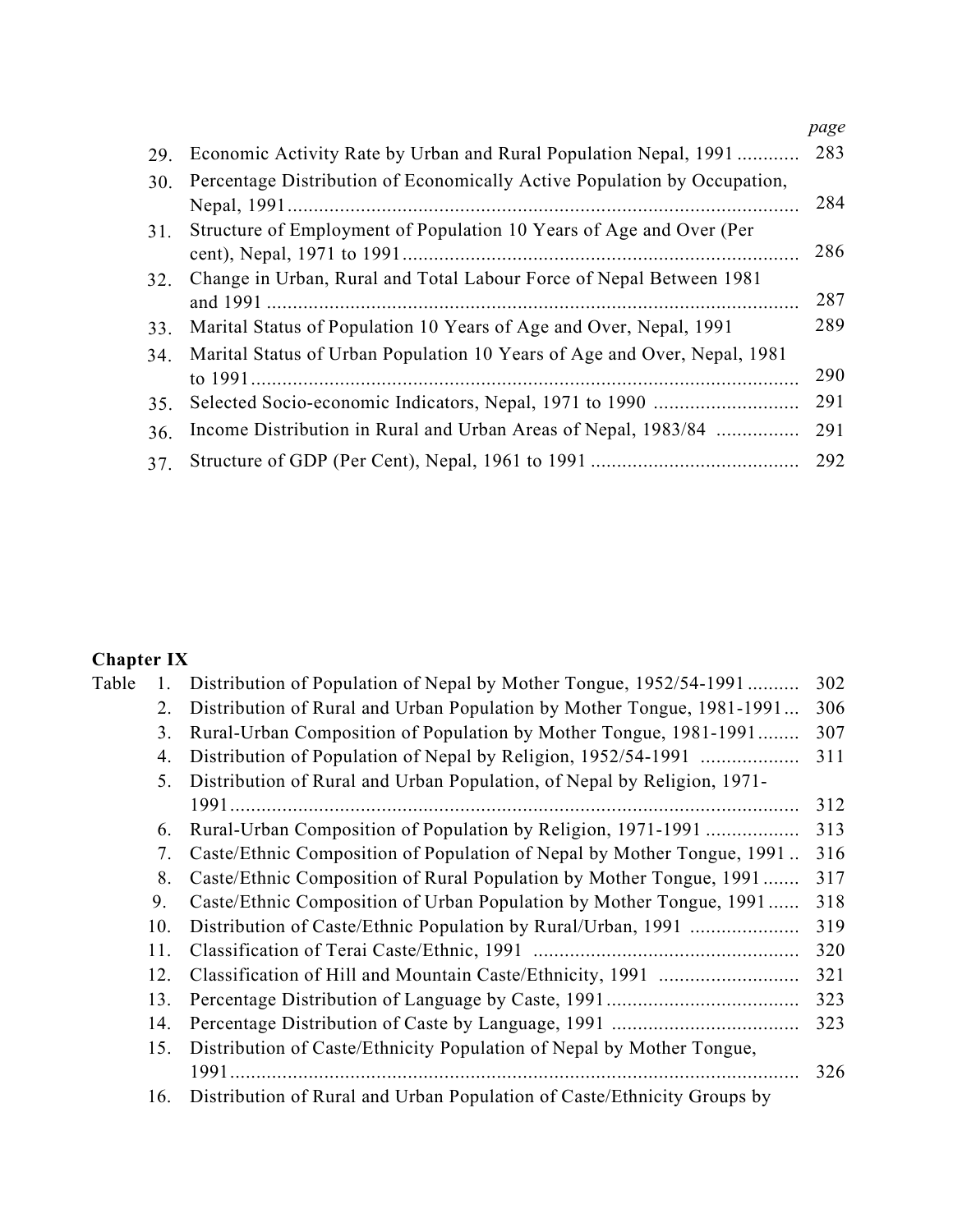| page |
|------|
|      |

## Appendix

|        | 1. Distribution of Caste/Ethnicity Population of Nepal by Mother Tongue,   |     |
|--------|----------------------------------------------------------------------------|-----|
|        |                                                                            | 331 |
|        | 2. Distribution of Caste/Ethnicity Rural Population by Mother Tongue, 1991 | 333 |
| 3.     | Distribution of Caste/Ethnicity Urban Population by Mother Tongue, 1991    | 334 |
|        | 4. Percentage Distribution of Caste/Ethnicity Urban Population by Mother   |     |
|        |                                                                            |     |
|        | 5. Percentage Distribution of Caste/Ethnicity Rural Population by Mother   |     |
|        |                                                                            |     |
|        |                                                                            |     |
| ter X- |                                                                            |     |

# Chapter X<br>Table 1.

| $\mu$ apter $\Lambda$ |  |  |
|-----------------------|--|--|
|                       |  |  |
|                       |  |  |

| 3.  | Households, Population, Household-Size and Growth-rate of Household and     |     |
|-----|-----------------------------------------------------------------------------|-----|
|     |                                                                             | 344 |
| 4.  | Rural-Urban Composition and Growth of Households Population and Household   |     |
|     |                                                                             | 345 |
| 5.  |                                                                             | 346 |
| 6.  | Composition of Households by Size For Ecological Zones, 1981-1991           | 347 |
| 7.  |                                                                             | 348 |
| 8.  | Rural-Urban Differential in Household Size Distribution, 1981-1991          | 348 |
| 9.  | Composition of Household Heads by Sex for Urban-Rural and Development       |     |
|     |                                                                             | 349 |
| 10. | Household Headship Rates by Age and Sex for Urban and Rural Areas (10 years |     |
|     |                                                                             | 350 |
| 11. | Household Headship Rates by Age and Sex For Development Regions (10 Years   |     |
|     |                                                                             | 351 |
| 12. | Household Headship Rates by Marital Status and by Development Region (Age   |     |
|     |                                                                             | 351 |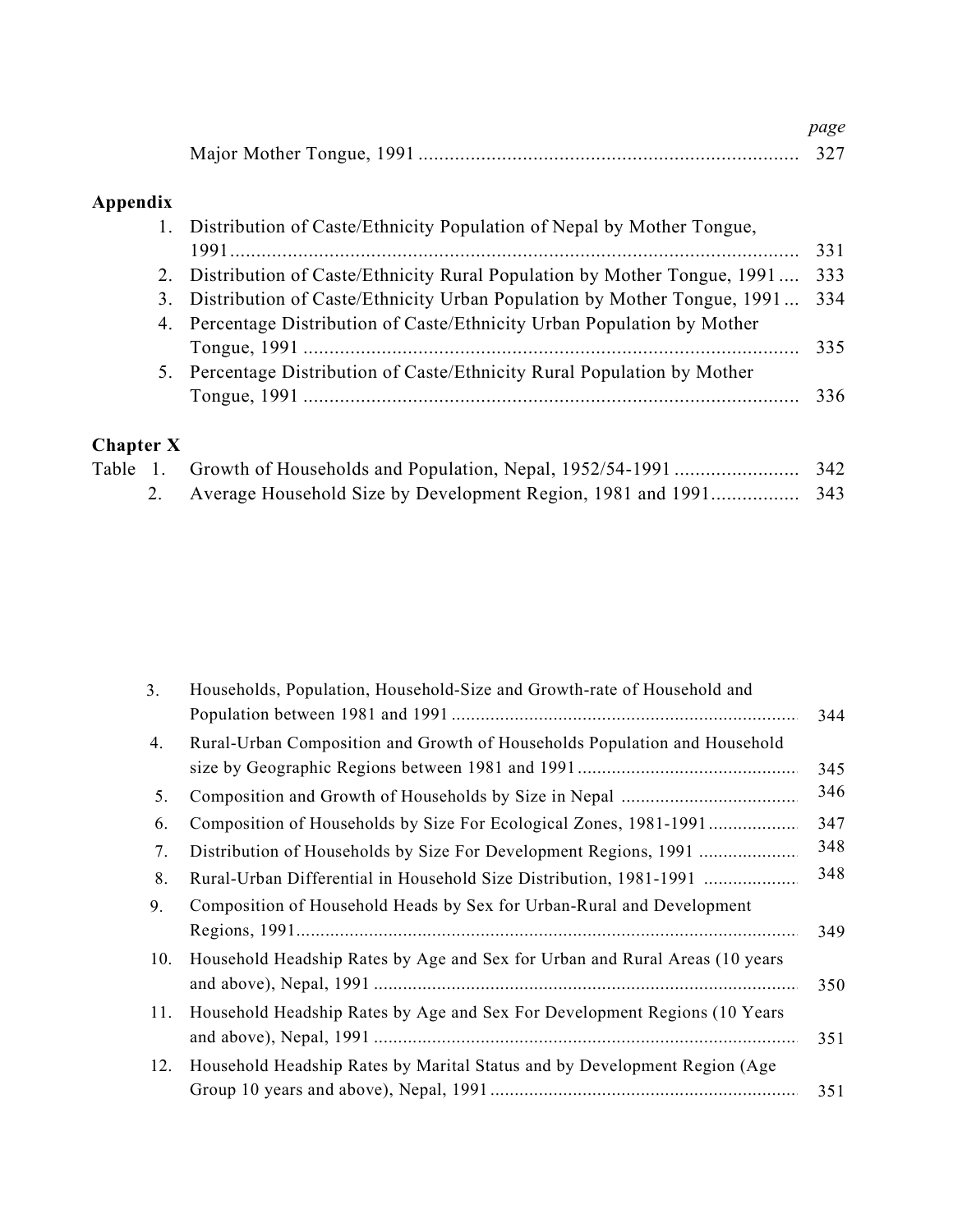### Chapter XI

| Table        | 1.<br>Growth in Number of Schools and Enrolment at the Primary and Secondary        |
|--------------|-------------------------------------------------------------------------------------|
|              |                                                                                     |
|              | 1A.                                                                                 |
| 1B.          |                                                                                     |
|              | 1C.                                                                                 |
| 1D.          | Total Number of School Teachers, Proportions of Trained Teachers and Female         |
|              | Average Annual Rate of Growth of Total Enrolments at Various Levels of<br>2.        |
|              | Gross Enrolment Ratios for Different Levels of School Education, Nepal, 1987-<br>3. |
|              | 4.                                                                                  |
|              | 5.                                                                                  |
|              | 6.                                                                                  |
|              | Gradewise Secondary (Lower Secondary and Secondary) Enrolment, 1987-91<br>7.        |
|              | 8.                                                                                  |
|              | 9.                                                                                  |
|              | 10.                                                                                 |
|              | 11.                                                                                 |
|              | 12.                                                                                 |
|              | 13.<br>Average Annual Rate of Growth of Enrolment in Higher Education, 1987-91      |
| Table<br>14. | Distribution of Higher Education Enrolments by Major Discipline Areas, 1987         |
|              | 15.                                                                                 |
|              | 16.                                                                                 |
|              | Literacy Rate and Inter-censal Change by Sex, Nepal 1971-91, (Population 6<br>17.   |
|              | 18.                                                                                 |
|              | 19.                                                                                 |
| 20A.         |                                                                                     |
| 20B.         |                                                                                     |
| 20C.         |                                                                                     |
| 21.          | Literacy Rate by Development Regions and Ecological Zones of Nepal, 1971-91         |
|              | 22.<br>Literacy Rate by Rural-Urban Residence in Development Regions, Nepal, 1981-  |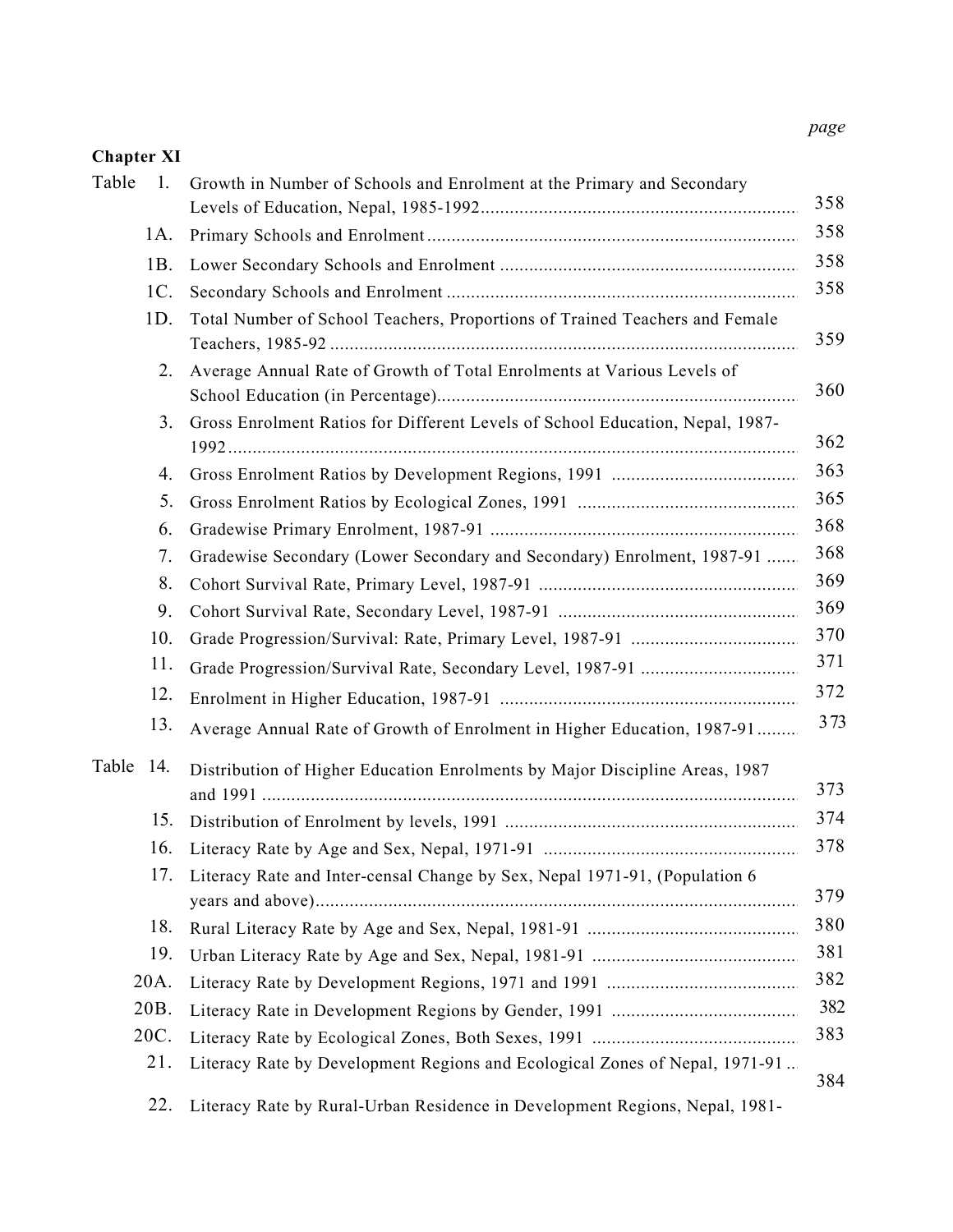|       |                    | 91                                                                                                                                                         |
|-------|--------------------|------------------------------------------------------------------------------------------------------------------------------------------------------------|
|       | 23.                |                                                                                                                                                            |
|       | 24.                | Per cent Population Aged 6 years and over by Level of Education, Age and Sex,                                                                              |
|       | 25.                | Per cent Population Aged 6 years and over by Level of Education, Age and Sex                                                                               |
|       | 26.                | Per cent Population Aged 6 years and over by Level of Education, Age and Sex                                                                               |
|       | 27.                | Proportion of 6-25 years age population with below SLC Level of education by<br>Current Status of School Attendance, Level of Education, Sex and age, 1991 |
|       | 28.                | Proportion 6 to 25 years of age and below SLC Level by Current Status of                                                                                   |
|       |                    | School Attendance, Level of Education, Sex and Age for Rural areas, Census                                                                                 |
|       | 29.                | Proportion 6 to 25 years of age and below SLC Level by Current Status of<br>School Attendance, Level of Education, Sex and age for Urban areas, Census     |
|       | 30.                | Growth of School-Age Population According to the (Medium Variant)                                                                                          |
|       | <b>Chapter XII</b> |                                                                                                                                                            |
| Table | 1.                 |                                                                                                                                                            |
|       | 2.                 |                                                                                                                                                            |
|       | 3.                 |                                                                                                                                                            |
|       | 4.                 | Distribution of Districts by Percentage of Area with > 30° Slope                                                                                           |
|       | 5.                 | Classification of Districts by Ratio of Non-forested and Degraded Forest                                                                                   |
|       |                    |                                                                                                                                                            |
|       | 6.                 |                                                                                                                                                            |
|       | 7.                 | Classification of Districts by Food Situation (surplus or deficit in persons                                                                               |
|       | 8.                 | Classification of Districts by Fodder Situation (surplus or deficit in LSU/                                                                                |
|       | 9.                 | Classification of Districts by Fuel Wood Situation (surplus or deficit in                                                                                  |
|       | 10.                | Index Values of Population and Environment by Districts                                                                                                    |
|       |                    |                                                                                                                                                            |
|       |                    |                                                                                                                                                            |
|       |                    |                                                                                                                                                            |
|       |                    |                                                                                                                                                            |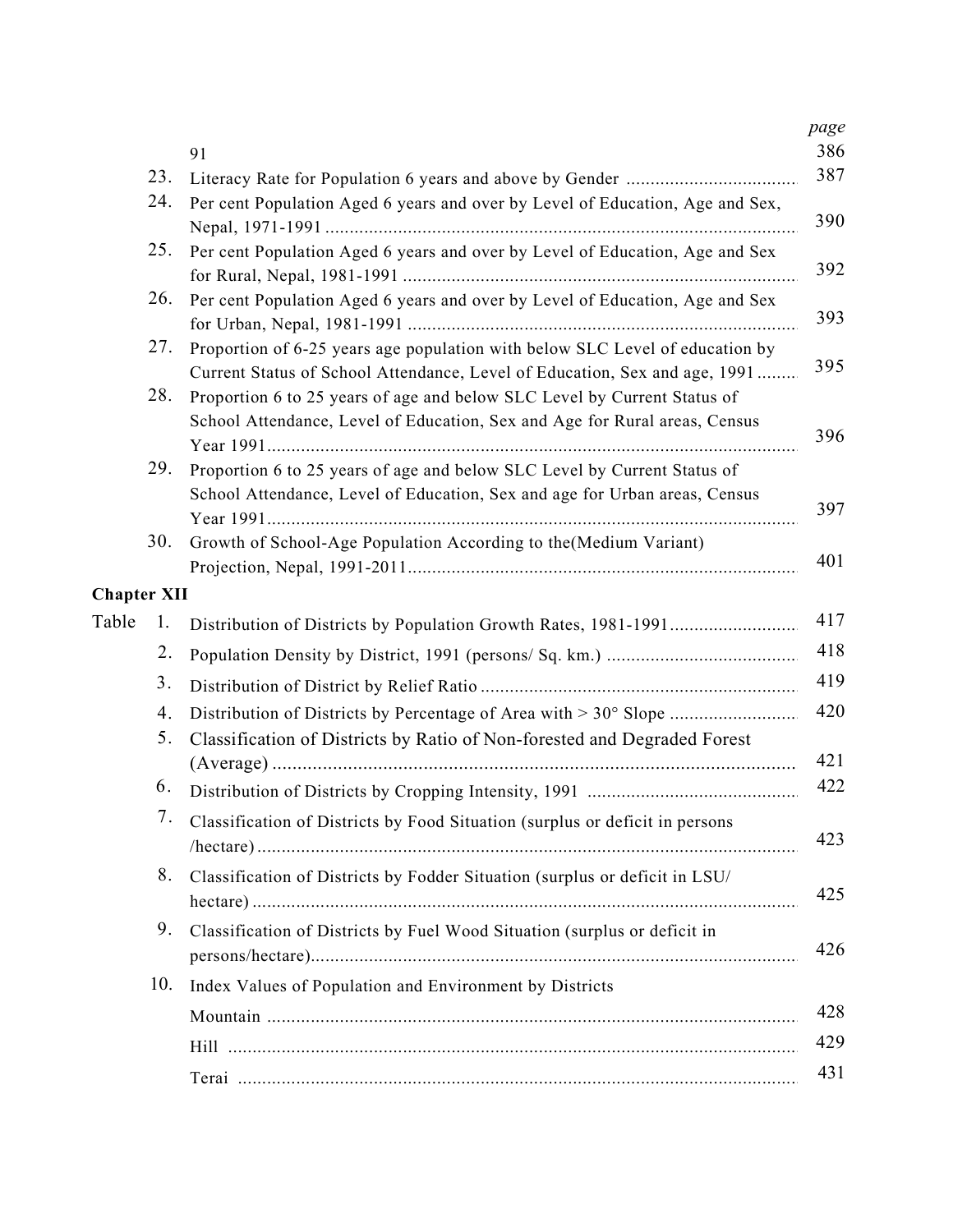|                     | 11. |                                                                             |
|---------------------|-----|-----------------------------------------------------------------------------|
|                     | 12. | Crude Index of Physical Quality of Environment (CIPQuE) by Regions          |
|                     | 13. |                                                                             |
|                     | 14. |                                                                             |
| <b>Chapter XIII</b> |     |                                                                             |
| Table               | 1.  | Sex Ratio of Population by Ecological Zones and Development Regions, Nepal, |
|                     | 2.  |                                                                             |
|                     | 3.  |                                                                             |
|                     | 4.  | Per cent Currently Married Women Reporting Knowledge and Use of             |
|                     | 5.  |                                                                             |
|                     | 6.  |                                                                             |
|                     | 7.  | Total Marital Fertility Rate by Ecological-Development Regions, 1991        |
|                     | 8.  |                                                                             |
|                     | 9.  | Under Five Mortality Rate (per 1000 live births) by Sex in SAARC Countries, |
|                     | 10. |                                                                             |
|                     | 11. |                                                                             |
|                     | 12. | Per cent Ever Married Population: by Ecological Zones, Age and Sex, Nepal,  |
|                     | 13. | Per cent Divorced and Widowed Female Population by Ecological Zones, Age    |
|                     | 14. |                                                                             |
|                     | 15. | Per cent Literate, Age 6 Years and Above, Males and Females, Nepal, 1971-   |
| Table               | 16. |                                                                             |
|                     | 17. | Female-Male Ratio by Educational Attainment, Age 6 Years and Above, Nepal,  |
|                     | 18. | Literacy Rates by Sex and Ecological-Development Regions, Nepal 1971-1991   |
|                     | 19. | Time Use Pattern of Rural and Urban Children by Ecological Zones, Nepal.    |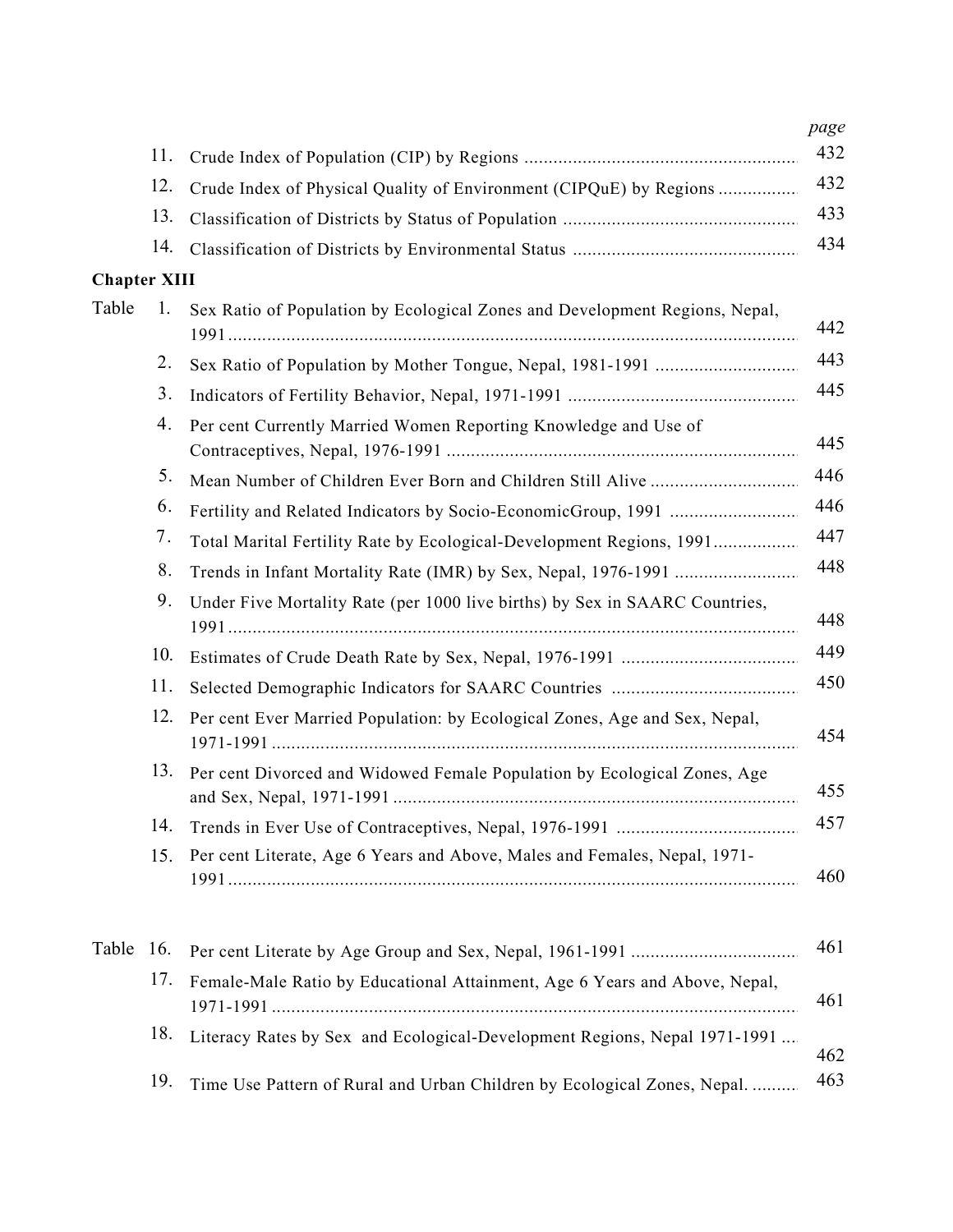|     |                                                                                          | page |
|-----|------------------------------------------------------------------------------------------|------|
| 20. | Comparative Time Use Pattern (Hours Per Day) for Males and Females by Age                | 465  |
| 21. |                                                                                          | 466  |
| 22. | Distribution of Economical Active Male and Female Population by Industry,                | 467  |
| 23. | Sex Composition of Economically Active Population by Broad Industry Group                | 468  |
| 24. | Sex Composition of Economically Active Population by Broad Occupational                  | 468  |
| 25. | Employment Status of Male and Female Economically Active Population, Nepal,<br>1971-1991 | 469  |
| 26. | Socio-Economic Characteristics of the Economically Active Population by                  | 471  |
| 27. | Structure of Female Employment – Manufacturing Survey (1976/77, 1986/87)                 | 472  |
| 28. |                                                                                          | 475  |

# Chapter XIV

| Table |  | 491 |
|-------|--|-----|
|       |  | 492 |

### Chapter XV

| T able |    | 1. Population and Census Operation Field Staff by Census Year, 1952/54-1991    | 504 |
|--------|----|--------------------------------------------------------------------------------|-----|
|        |    | 2. Items Asked in Household Schedules in 1971, 1981 and 1991 Censuses          | 506 |
|        |    | 3. List of Individual Characteristics Asked in 1971, 1981 and 1991 Censuses in | 507 |
|        |    |                                                                                | 509 |
|        |    |                                                                                | 511 |
| Table  | 6. | Myer's Index of Digit Preference for Nepal Censuses of 1971, 1981 and 1991     | 512 |
|        |    | 7. United Nations Age-Sex Accuracy Index, for Nepal Censuses of 1971, 1981 and | 512 |
|        | 8. | Per cent Female Population in Age Groups 15-19 and 20-24, Nepal, 1961-1991     | 513 |